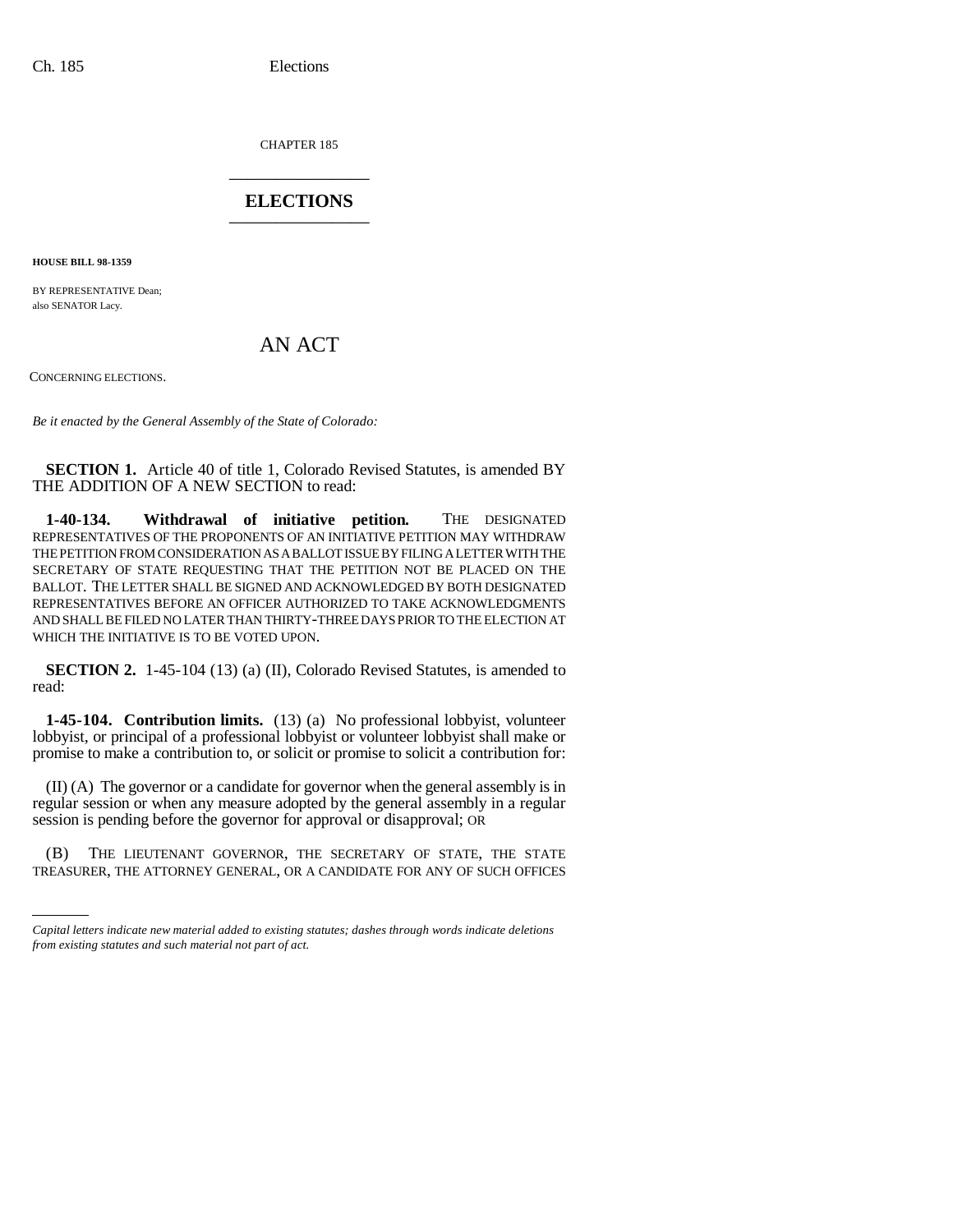WHEN THE GENERAL ASSEMBLY IS IN REGULAR SESSION.

**SECTION 3.** 1-45-113, Colorado Revised Statutes, is amended BY THE ADDITION OF A NEW SUBSECTION to read:

**1-45-113. Sanctions.** (6) (a) ANY INDIVIDUAL VOLUNTEERING HIS OR HER TIME ON BEHALF OF A CANDIDATE OR CANDIDATE COMMITTEE SHALL BE IMMUNE FROM CRIMINAL PROSECUTION OF A CLASS 2 MISDEMEANOR DESCRIBED IN SUBSECTION (1) OF THIS SECTION AND FROM ANY LIABILITY FOR A FINE OR PENALTY IMPOSED PURSUANT TO THIS SECTION IN ANY PROCEEDING THAT IS BASED ON AN ACT OR OMISSION OF SUCH VOLUNTEER IF:

(I) THE VOLUNTEER WAS ACTING IN GOOD FAITH AND WITHIN THE SCOPE OF SUCH VOLUNTEER'S OFFICIAL FUNCTIONS AND DUTIES FOR THE CANDIDATE OR CANDIDATE COMMITTEE; AND

(II) THE VIOLATION WAS NOT CAUSED BY WILLFUL AND INTENTIONAL MISCONDUCT BY SUCH VOLUNTEER.

(b) PARAGRAPH (a) OF THIS SUBSECTION (6) SHALL BE ADMINISTERED IN A MANNER THAT IS CONSISTENT WITH THE LEGISLATIVE DECLARATION SET FORTH IN SECTION 1-45-102.

**SECTION 4.** 1-3-102 (1), Colorado Revised Statutes, is amended to read:

**1-3-102. Precinct caucuses.** (1) Delegates to county assemblies shall be elected at precinct caucuses which may be held in a public place in or proximate to each precinct at a time and place to be fixed by the county central committee OR EXECUTIVE COMMITTEE of each political party on the first Tuesday in April in each even-numbered year, which day shall be known as "precinct caucus day".

**SECTION 5.** 1-4-602 (1), Colorado Revised Statutes, is amended to read:

**1-4-602. Delegates to party assemblies.** (1) (a) County assemblies shall be held not less than ten days nor more than thirty days after precinct caucuses held on the first Tuesday in April. The county central committee OR EXECUTIVE COMMITTEE shall fix the number of delegates from each precinct to participate in the county assembly pursuant to the procedure for the selection of delegates contained in the state party central committee's bylaws or rules. The persons receiving the highest number of votes at the precinct caucus shall be the delegates to the county assembly from the precinct. If two or more candidates receive an equal number of votes for the last available place in the election of delegates to county assemblies at the precinct caucuses, the delegate shall be determined by lot by the candidates. Except as provided in subsections (2) and (6) of this section, delegates to all other party assemblies shall be selected by the respective county assemblies from among the members of the county assemblies pursuant to the state party central committee's bylaws or rules.

(b) In determining the number of delegates from precincts which have been created or split since the previous general election, the county central committee OR EXECUTIVE COMMITTEE may allocate delegates based on the number of registered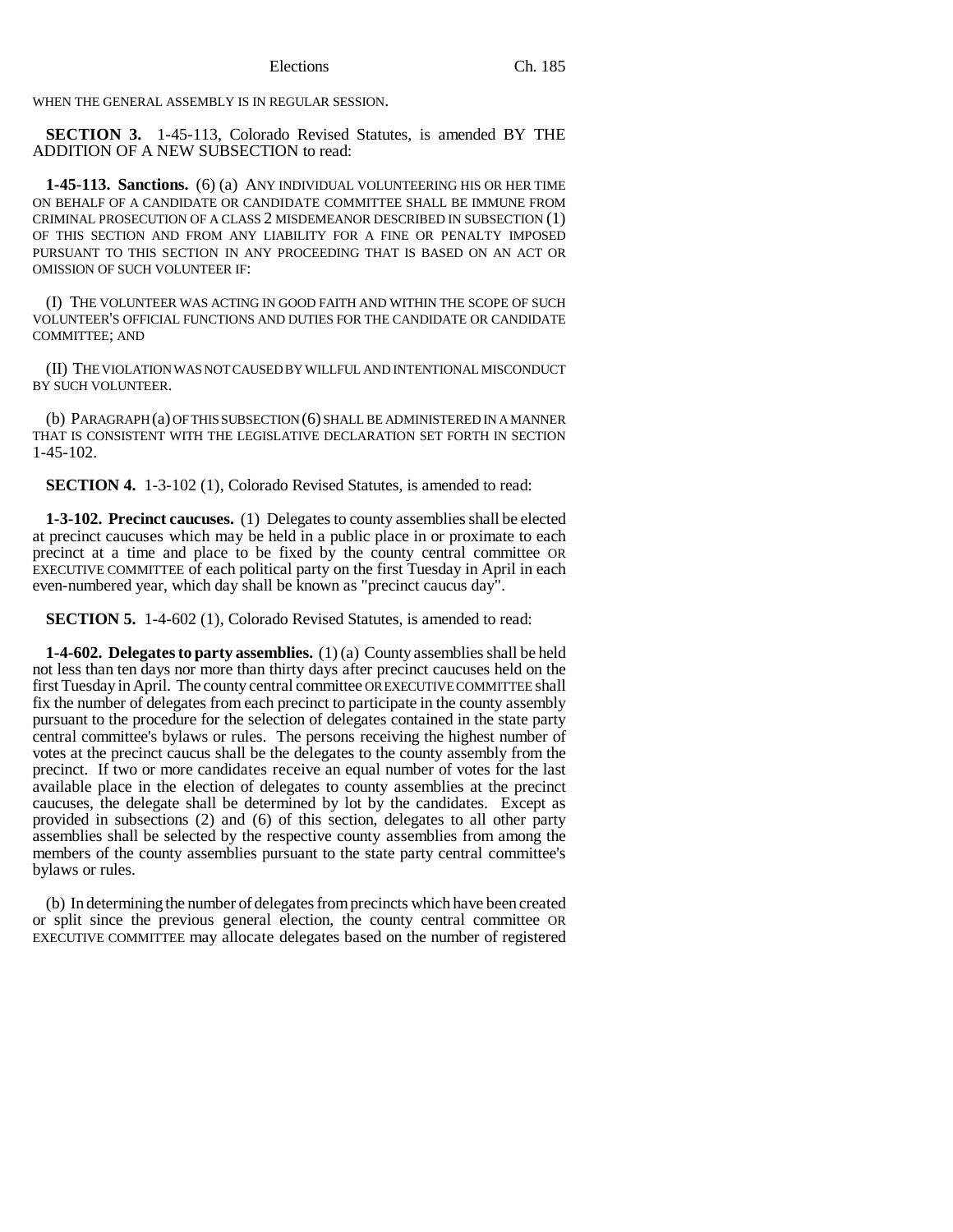voters affiliated with the political party, pursuant to the state party central committee's bylaws or rules.

**SECTION 6.** 1-4-801 (2) (a), (2) (b), and (2) (c), Colorado Revised Statutes, are amended to read:

**1-4-801. Designation of party candidates by petition.** (2) The signature requirements for the petition are as follows:

(a) Every petition in the case of a candidate for any county office shall be signed by eligible electors ELIGIBLE TO VOTE resident within the county commissioner district or political subdivision for which the officer is to be elected. The petition shall require signers equal in number to twenty percent of the votes cast in the political subdivision at the CONTESTED OR UNCONTESTED primary election for the political party's candidate for the office for which the petition is being circulated or, if there was no primary election, at the last preceding general election for which there was a candidate for the office.

(b) Every petition in the case of a candidate for member of the general assembly, district attorney, or any district office greater than a county office shall be signed by eligible electors resident within the district for which the officer is to be elected. The petition shall require the lesser of one thousand signers or signers equal to thirty percent of the votes cast in the district at the CONTESTED OR UNCONTESTED primary election for the political party's candidate for the office for which the petition is being circulated or, if there was no primary election, at the last preceding general election for which there was a candidate for the office.

(c) (I) (A) Every petition in the case of a candidate for an office to be filled by vote of the electors of the entire state shall be signed by eligible electors in a number equal to at least two percent of the votes cast in the congressional district at the most recent general election for the political party's candidate for the office for which the petition is being circulated.

(B) THIS SUBPARAGRAPH (I) IS REPEALED, EFFECTIVE JANUARY 1, 1999.

(II) ON AND AFTER JANUARY 1, 1999, EVERY PETITION IN THE CASE OF A CANDIDATE FOR AN OFFICE TO BE FILLED BY VOTE OF THE ELECTORS OF THE ENTIRE STATE SHALL BE SIGNED BY AT LEAST ONE THOUSAND FIVE HUNDRED ELIGIBLE ELECTORS IN EACH CONGRESSIONAL DISTRICT.

**SECTION 7.** 1-4-905 (1), Colorado Revised Statutes, is amended to read:

**1-4-905. Circulators.** (1) No eligible elector shall be eligible to circulate any petition unless the elector is eligible to vote in the political subdivision in which the petition is being circulated and, for partisan candidates, has been IS affiliated with the political party mentioned in the petition for at least two months prior to the date of filing the petition AT THE TIME THE PETITION IS CIRCULATED, as shown by the registration books of the county clerk and recorder.

**SECTION 8.** 1-5-101, Colorado Revised Statutes, is amended BY THE